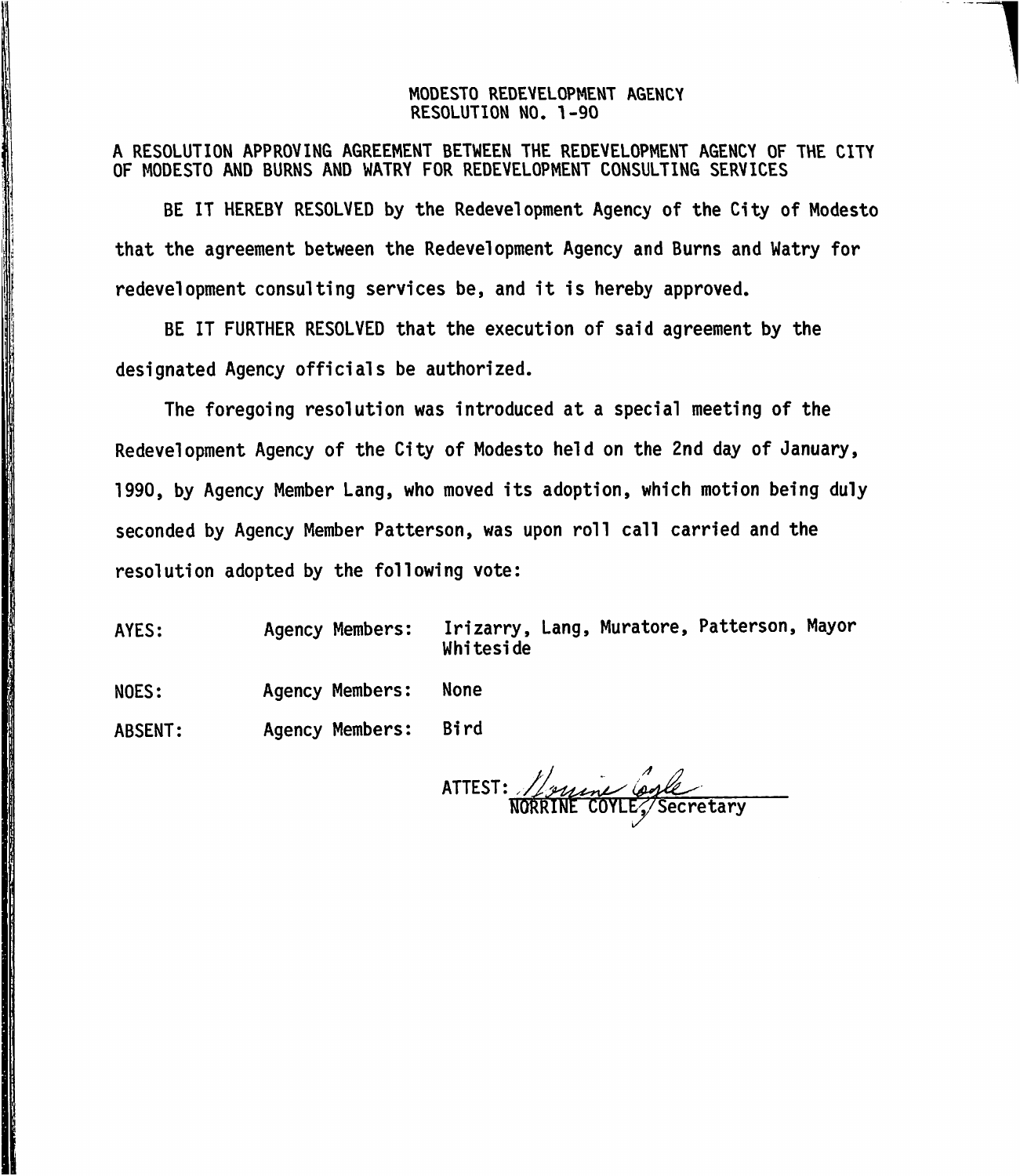## **MODESTO REDEVELOPMENT AGENCY RESOLUTION NO. <sup>2</sup>-90**

**A RESOLUTION AUTHORIZING THE EXECUTIVE DIRECTOR TO SIGN A CERTIFICATE OF COMPLETION RELATING TO THE SHOPS AT THE WESTAR SHOPPING CENTER , FORMERLY THE LINCOLN SCHOOL SITE.**

**WHEREAS, pursuant to <sup>a</sup> Disposition and Development Agreement entered into on January 13, 1987, by and between the Modesto Redevelopment Agency, <sup>a</sup> public body, corporate and politic, and Westar Associates , <sup>a</sup> California general partnership, the Redevelopment Agency is required to furnish Westar Associates or Westar' <sup>s</sup> assignee <sup>a</sup> Certificate of Completion, and**

**WHEREAS, the Redevelopment Agency has determined that the construction and development on the property as required by the agreement has been satisfactorily completed and it would be proper to certify that development and construction is in compliance with the agreement,**

**NOW , THEREFORE, BE IT RESOLVED that the Executive Director or his authorized representative is hereby authorized to execute the Certificate of Completion relating to the shops at the Westar Shopping Center, formerly the Lincoln School Site.**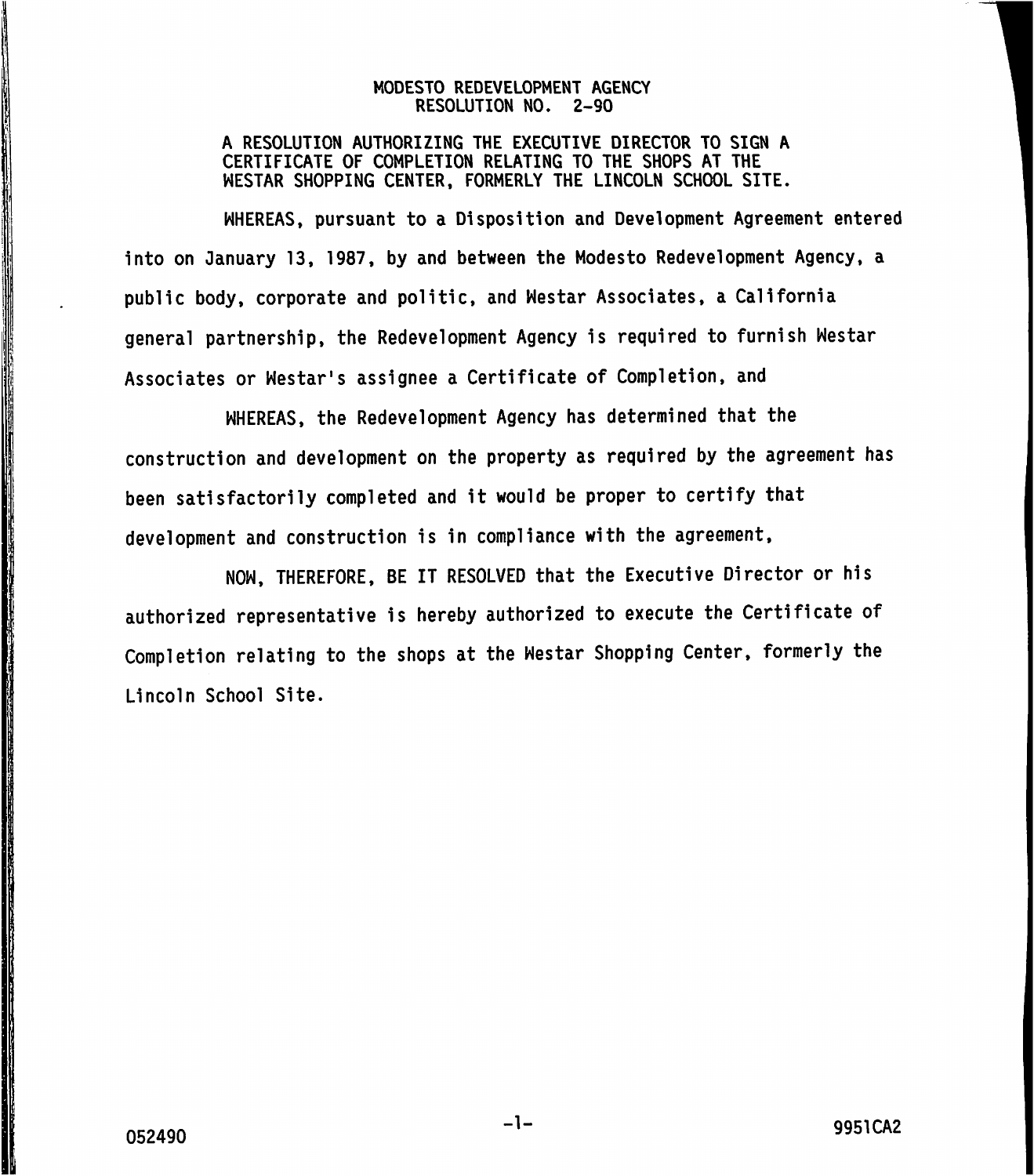**The foregoing resolution was introduced at <sup>a</sup> special meeting of the** Redevelopment Agency of the City of Modesto held on the <u>22nd s</u>ay of , 1990, by Agency Member Muratore **May** , who moved its adoption, which motion being duly seconded by Agency Member <u>— Dobbs</u>  $\overline{\phantom{a}}$ was upon roll call carried and the resolution adopted by the following vote: Bird, Dobbs, Irizarry, Lang, Muratore, Patterson, AYES: Agency Members: Mayor Whiteside

NOES: Agency Members: None

ABSENT: Agency Members: None

ATTEST:

**NORF** 

(SEAL)

APPROVED AS TO FORM:

By Alax J. @ AMAMOTØ. General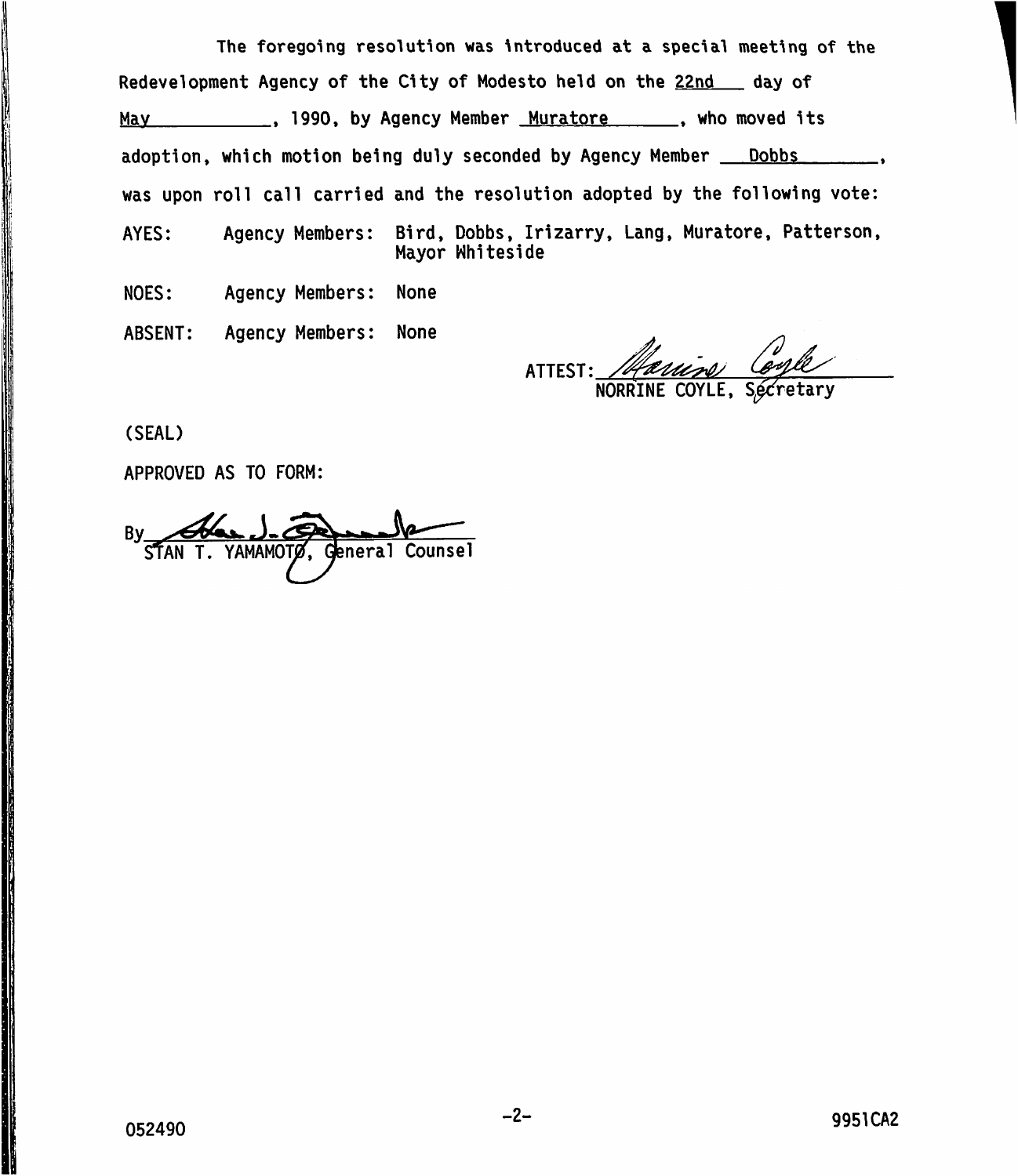### MODESTO REDEVELOPMENT AGENCY RESOLUTION NO. 3-90

A RESOLUTION AUTHORIZING THE EXECUTIVE DIRECTOR TO SIGN A CERTIFICATE OF COMPLETION RELATING TO THE RED LION HOTEL AND A CONFIRMATION OF LEASE TERM RELATING TO THE RED LION HOTEL.

WHEREAS , pursuan<sup>t</sup> to <sup>a</sup> Disposition and Development Agreement entered into on July 9, 1986, which was subsequently amended on October 14. 1986. February 10, 1987 , and December 29, 1988, by and between the Modesto Redevelopment Agency, a public body, corporate and politic, and Community Center Hotel Associates, a California corporation, the Redevelopment Agency is required to furnish Community Center Hotel Associates <sup>a</sup> Certificate of Completion, and

WHEREAS, the Redevelopment Agency has determined that the construction and development on the property as required by the agreement, as amended, has been satisfactorily completed and it would be proper to certify that development and construction is in compliance with the agreement, and

WHEREAS , issuance of the Certificate of Completion would establish the beginning and termination dates of the original lease term for Community Center Hotel Associates to lease the property from the Modesto Redevelopment Agency and which would then cause commencement of lease payments,

NOW, THEREFORE, BE IT RESOLVED that the Executive Director or his authorized representative is hereby authorized to execute the Certificate of Completion relating to the Red Lion Hotel .

BE IT FURTHER RESOLVED that the Executive Director or his authorized representative is hereby authorized to execute the Confirmation of Lease Term.

-**1**-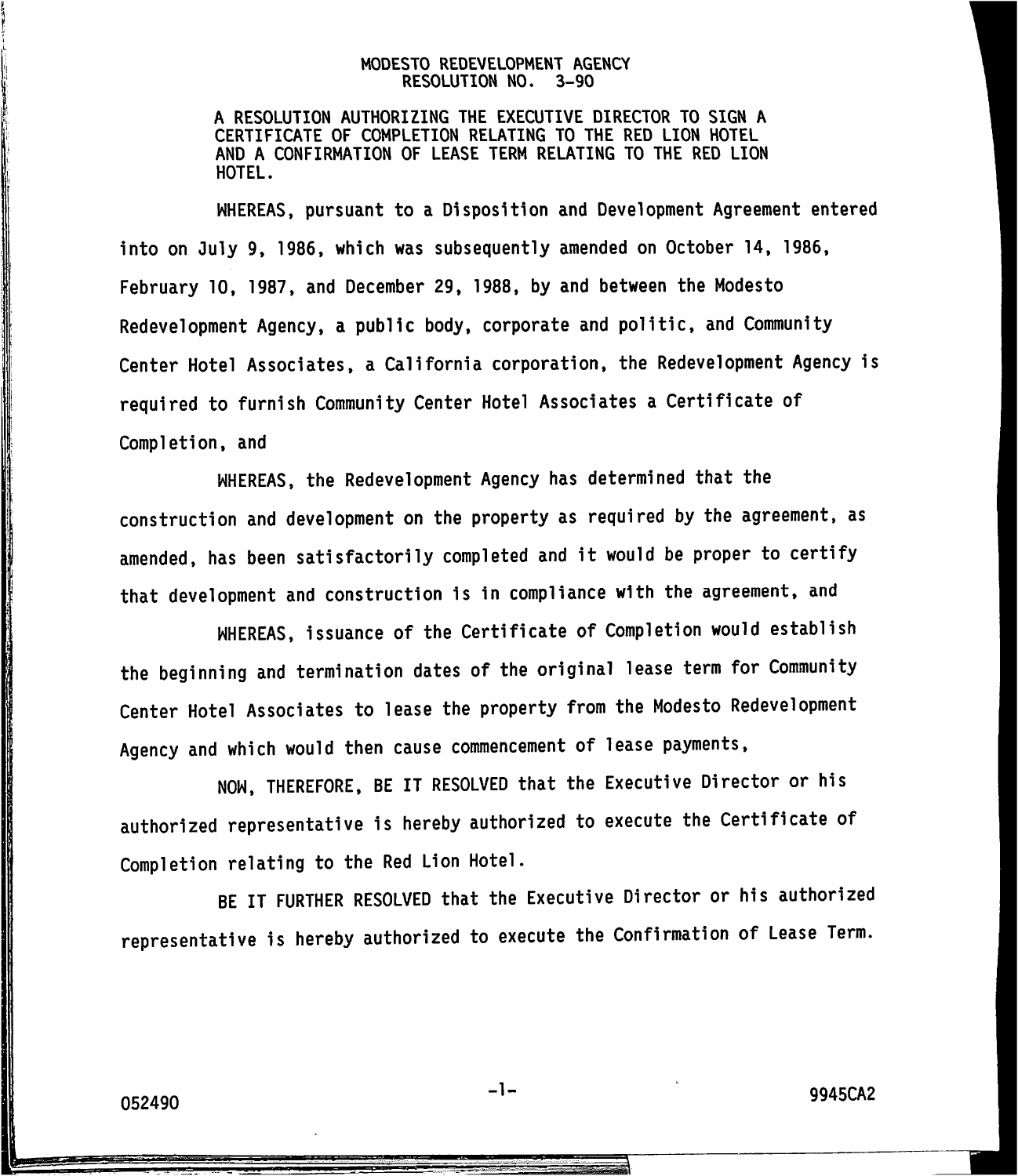**The foregoing resolution was introduced at <sup>a</sup> special meeting of the** Redevelopment Agency of the City of Modesto held on the <u>22nd say</u> of <u>May \_\_\_\_\_\_\_\_\_\_</u>, 1990, by Agency Member <u>\_Lang \_\_\_\_\_\_\_\_\_</u>\_, who moved its adoption, which motion being duly seconded by Agency Member <u>— Dobbs</u>  $\overline{\phantom{a}}$ was upon roll call carried and the resolution adopted by the following vote: Agency Members: Bird, Dobbs, Irizarry, Lang, Muratore, Patterson, AYES: Mayor Whiteside NOES: Agency Members: None

ABSENT: Agency Members: None

ATTEST <code>NORRINE COYLE</code>, $\not$ Becretary

(SEAL)

APPROVED AS TO FORM:

By Char **J. alle** STAN T. YAMAMOTÓ,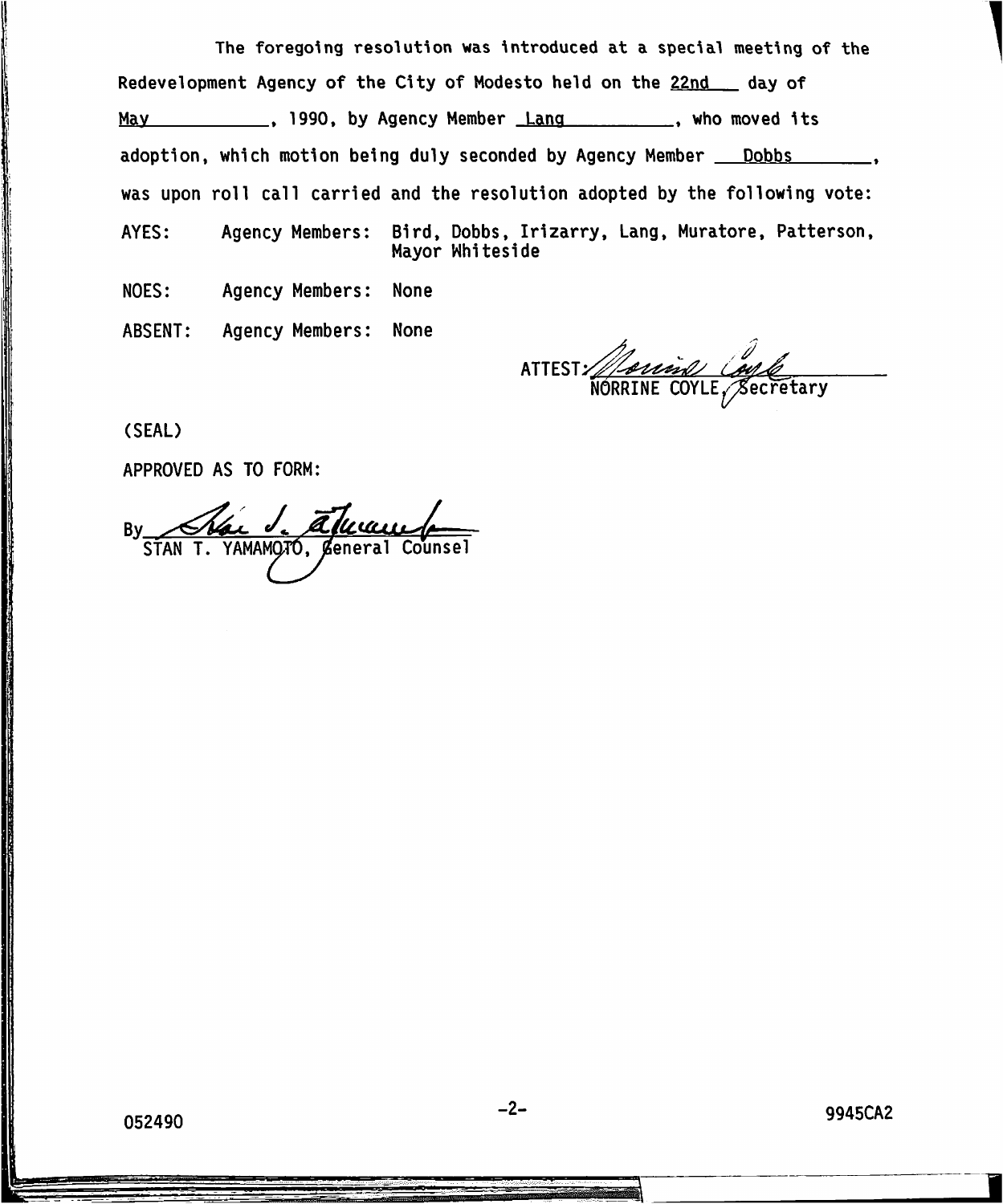#### MODESTO REDEVELOPMENT AGENCY RESOLUTION NO. 4-90

A RESOLUTION APPROVING AN AMENDED AGREEMENT BETWEEN THE CITY OF MODESTO REDEVELOP-<br>MENT AGENCY AND MODESTO HIGH SCHOOL DISTRICT REGARDING A CARETAKER HOUSE FOR DRY CREEK PARK

BE IT HEREBY RESOLVED by the Redevelopment Agency of the City of Modesto that the amended agreement between the Redevelopment Agency and Modesto High School District regarding extension of the completion date of the caretaker house being constructed for Dry Creek Park be, and it is hereby approved.

BE IT FURTHER RESOLVED that the execution of said agreement by the designated agency officials be authorized.

The foregoing resolution was introduced at a special meeting of the Modesto Redevelopment Agency held on the 5th day of June, 1990, by Agency Member <sub>Muratore,</sub> who moved its adoption, which motion being duly seconded by Agency Member **Dobbs** , was upon roll call carried and the resolution adopted by the following vote:

AYES: Agency Members: **Bird, Dobbs, Irizarry, Lang, Muratore, Mayor Whiteside**

Agency Members: NOES: **None**

Agency Members: ABSENT: **Patterson**

ATTEST: Marine Con

NORRINE COYLE, Secretary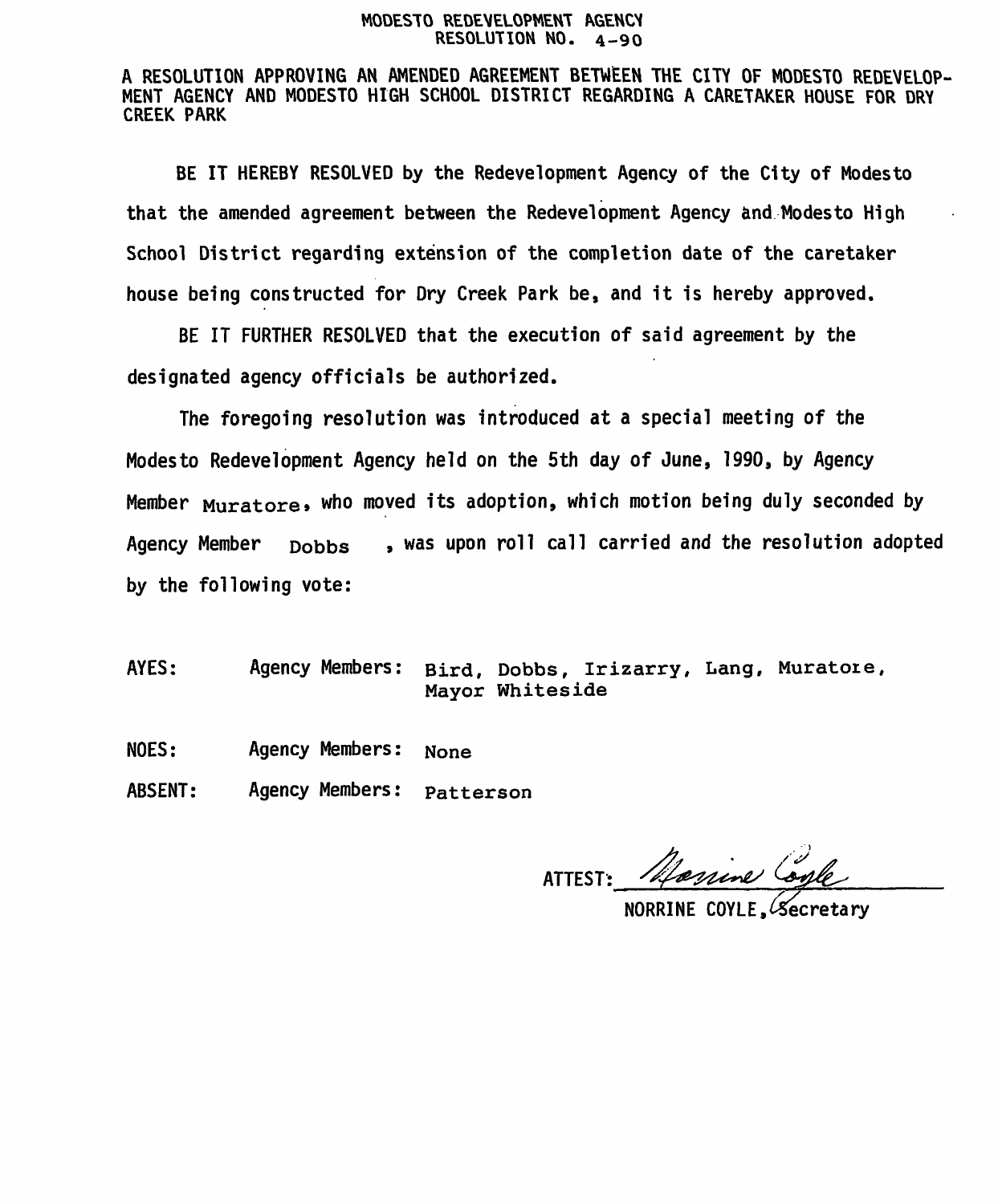# **MODESTO REDEVELOPMENT AGENCY RESOLUTION N0.5\_ 90**

# **A RESOLUTION APPOINTING DEPUTY CITY MANAGER PAUL BAXTER TO THE POSITION OF ACTING EXECUTIVE DIRECTOR.**

**WHEREAS, upon the retirement of Garth Lipsky, Executive Director, it is appropriate that Deputy City Manager Paul Baxter be appointed to the position of Acting Executive Director,**

**NOW, THEREFORE, BE IT RESOLVED by the Redevelopment Agency of the City of Modesto that Paul Baxter, Deputy City Manager, is hereby appointed to the position of Acting Executive Director, in the absence of the City Manager effective October 2, 1990.**

**The foregoing resolution was introduced at a special meeting of the Redevelopment Agency of the City of Modesto held on the 2nd day , 1990, by Agency Member Dobbs of October , who moved its adoption, which motion being duly seconded by Agency Member Muratore was upon roll call carried and the resolution adopted by the following vote: Agency Members: Bird, Dobbs, Irizarry, Muratore, Patterson, Mayor Whiteside AYES: NOES: Agency Members: None**

**ABSENT: Agency Members: Lang**

ATTEST: <u>*Hassen (byl)*</u><br>NORRINE COYLE, Becretary

**(SEAL)**

**APPROVED AS TO.FORM:** *yUAJurmYjbt.*  $General$ **By**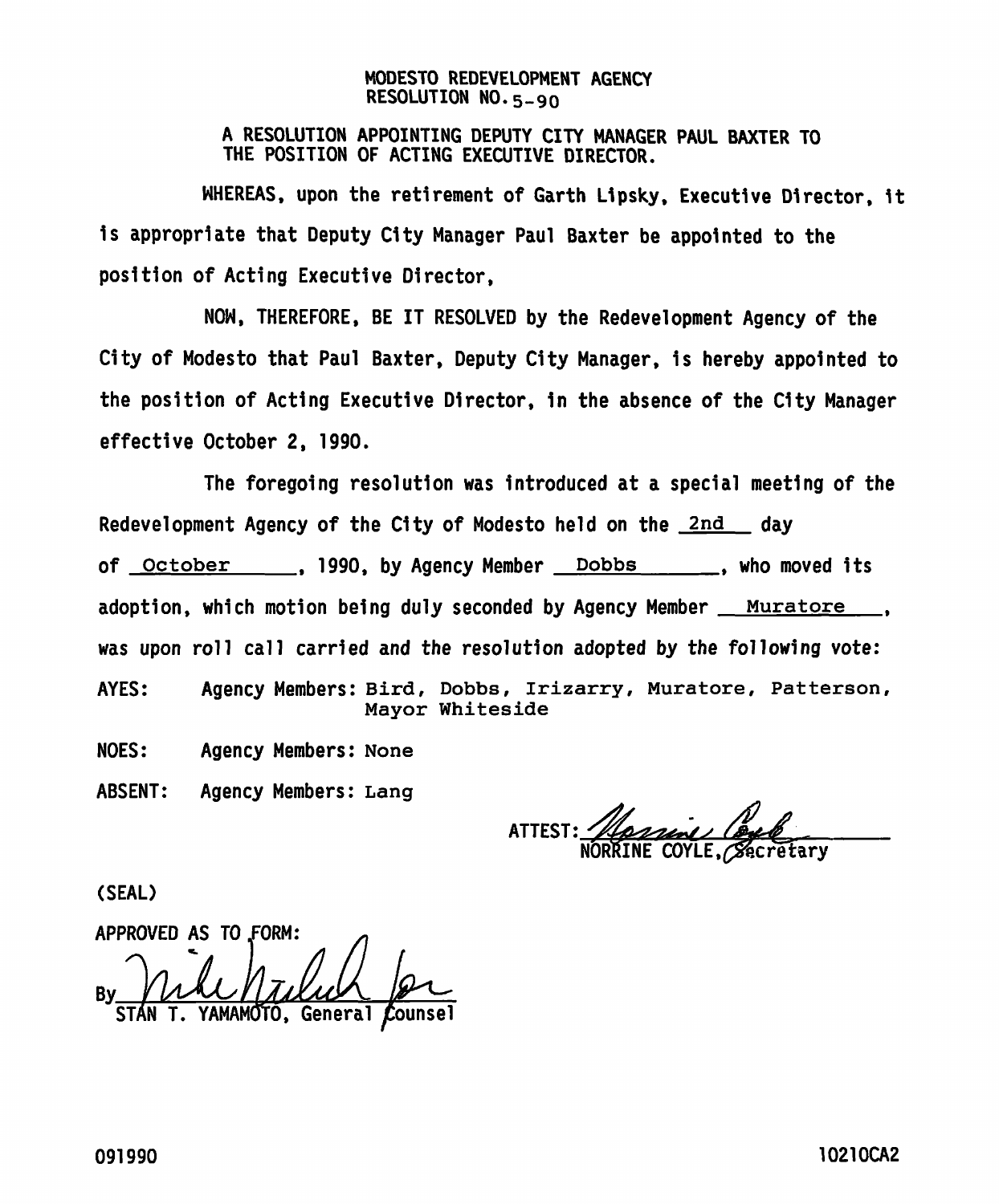### MODESTO REDEVELOPMENT AGENCY RESOLUTION NO.6-90

A RESOLUTION DESIGNATING AGENCY MEMBER STAN DOBBS TO SERVE AS VICE CHAIRMAN FOR THE ENSUING YEAR PURSUANT TO SECTION 2.03 OF THE BYLAWS FOR THE REDEVELOP- MENT AGENCY OF THE CITY OF MODESTO

BE IT RESOLVED by the Redevelopment Agency of the City of Modesto that Agency Member Stan Dobbs is hereby designated to serve as Vice Chairman for the ensuing year pursuant to Section 2.03 of the Bylaws for the Redevelopment Agency of the City of Modesto.

The foregoing resolution was introduced at <sup>a</sup> special meeting of the Redevelopment Agency of the City of Modesto held on the 27th day of November, 1990, by Agency Member **Lang ,** who moved its adoption, which motion being duly seconded by Agency Member **Muratore** > was upon roll call carried and the resolution adopted by the following vote:

- AYES: Agency Members: **Bird, Dobbs, Irizarry, Lang, Patterson, Mayor Whiteside**
- Agency Members: NOES: **None**
- Agency Members: ABSENT: **Muratore**

ATTEST:

NORRINE COYLE, Secreta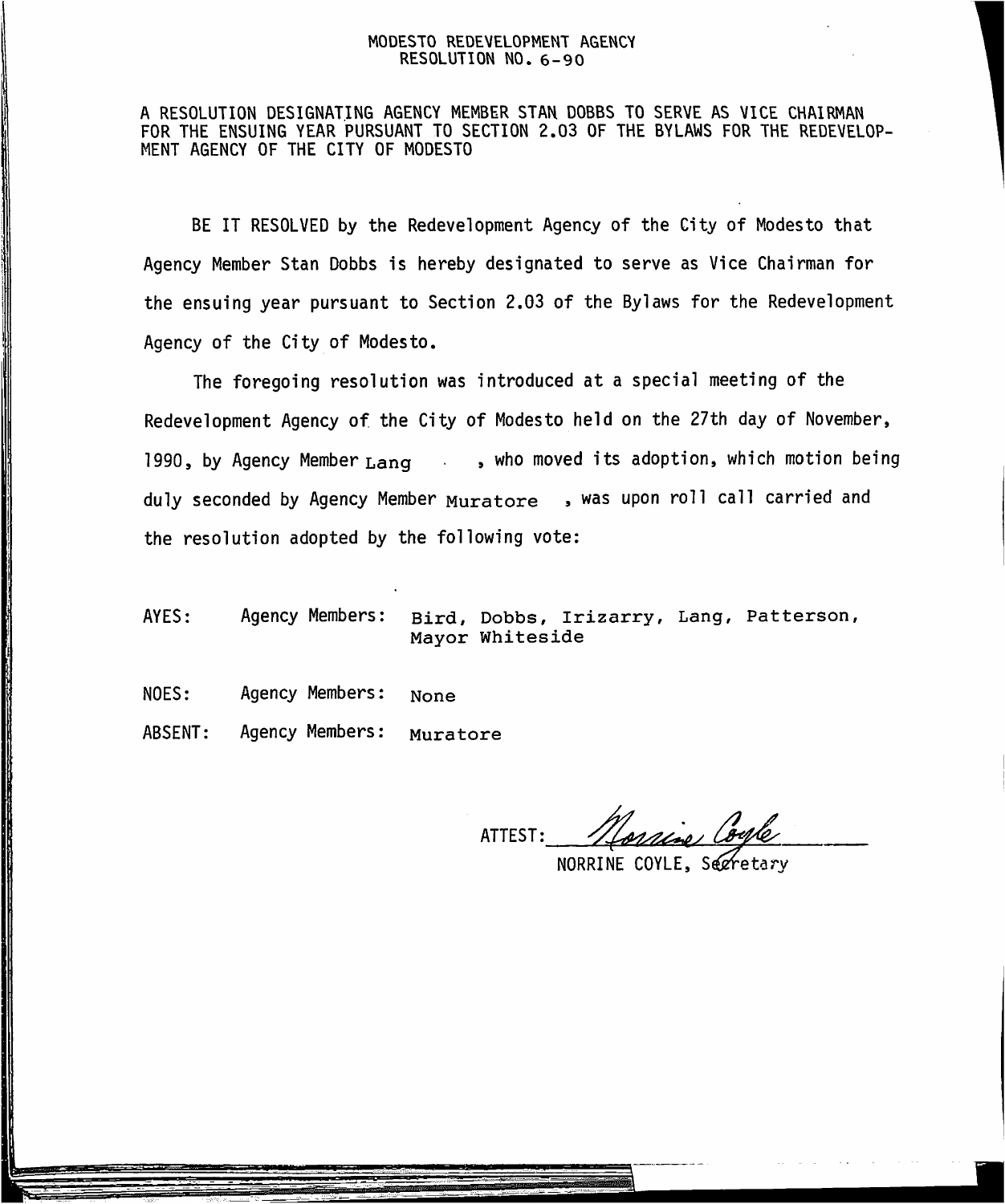### **MODESTO REDEVELOPMENT AGENCY RESOLUTION NO. 7-90**

**A RESOLUTION APPROVING A MEMORANDUM OF UNDERSTANDING BETWEEN THE REDEVELOPMENT AGENCY OF THE CITY OF MODESTO AND THE COUNTY OF STANISLAUS REGARDING EXTRATERRITORIAL REDEVELOPMENT JURISDICTION.**

**BE IT HEREBY RESOLVED by the Redevelopment Agency of the City of Modesto that the Memorandum of Understanding between the Redevelopment Agency and the County of Stanislaus regarding extraterritorial redevelopment jurisdiction is hereby approved.**

**BE IT FURTHER RESOLVED that the execution of said Memorandum of Understanding by the designated agency officials is hereby authorized.**

|                                                                               | The foregoing resolution was introduced at a special meeting of the   |
|-------------------------------------------------------------------------------|-----------------------------------------------------------------------|
|                                                                               | Redevelopment Agency of the City of Modesto held on the 18th day of _ |
| December 1990, by Agency Member <u>20. Patterson</u> , who moved its          |                                                                       |
| adoption, which motion being duly seconded by Agency Member ___ Muratore ___, |                                                                       |
| was upon roll call carried and the resolution adopted by the following vote:  |                                                                       |
| AYES:                                                                         | Agency Members: Dobbs, Lang, Muratore, Patterson,<br>Mayor Whiteside  |
| NOES:<br>Agency Members: None                                                 |                                                                       |
| Agency Members: Bird, Irizarry<br>ABSENT:                                     |                                                                       |

**COYLE ATTEST: ecretary**

**(SEAL)**

**APPROVED AS TO FORM:**

**By** YAMAMOTO. General **Counsel**